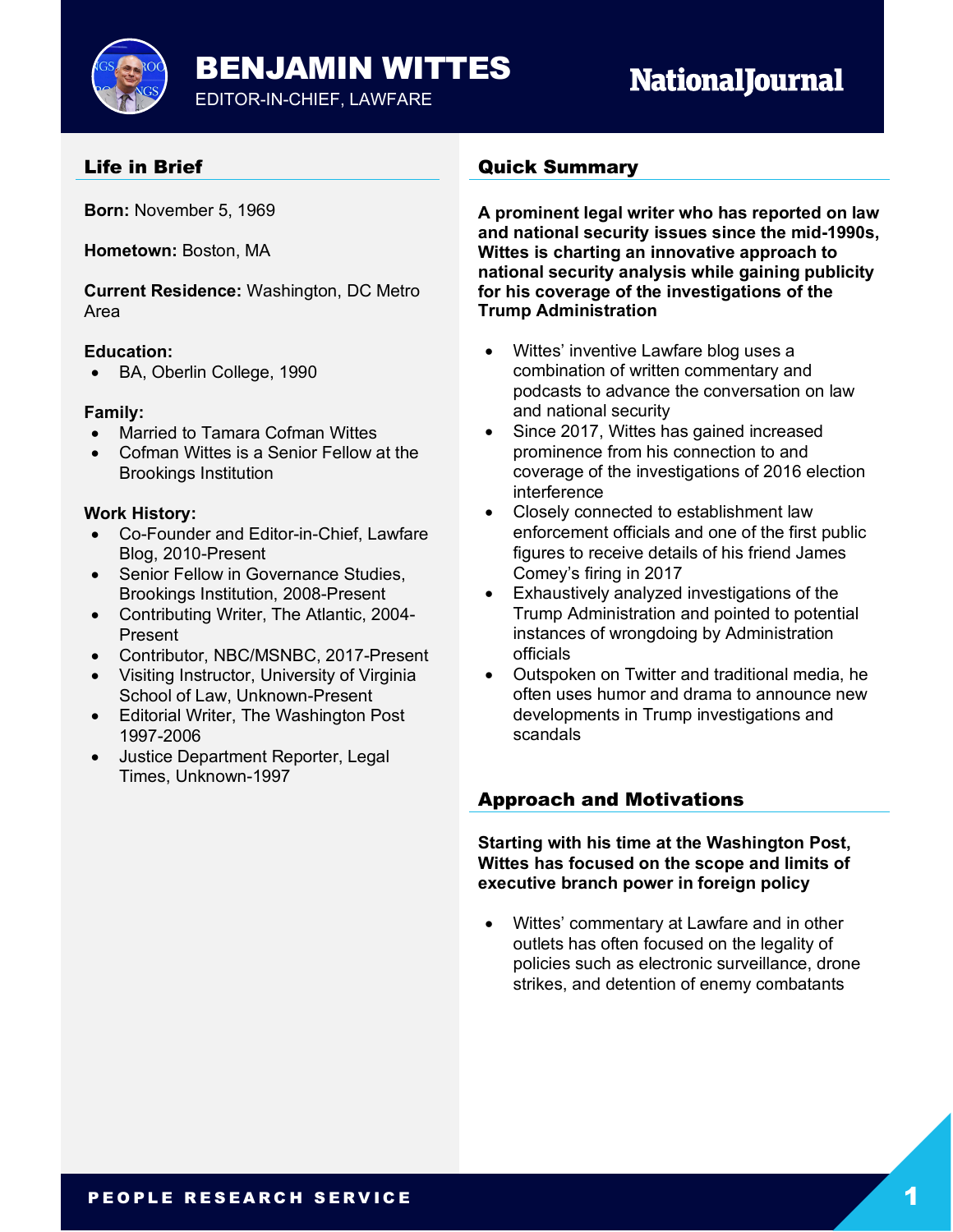# Policy Positions and Areas of Focus

**Takes an independent view of national security and legal issues, often noting both government responsibilities to protect citizens and legal limits to action**

#### **Investigations of the Trump Presidential Campaign and Administration –** *Highly critical of the Administration's behavior*

- Through regular commentary in The Atlantic, and on Lawfare, Wittes has exhaustively documented the investigation of the Trump Administration beginning with the 2016 election
- In the ongoing podcast "The Report," Wittes and his Lawfare colleagues lay out the specifics of the Mueller report in detail, providing the Mueller's case for potential obstruction of justice
- In an April 2019 Atlantic article reviewing the Mueller report, Wittes argued that President Trump likely committed crimes related to foreign interference and obstruction of iustice

#### **Coverage of Counterterrorism, Surveillance, and Civil Liberties –** *Wittes has historically maintained centrist views of executive power on issues related to national security and civil liberties*

- In a 2013 article with terrorism expert Daniel Byman, Wittes explained the legal rationale and national security necessity for the targeted killing of al Qaeda propagandist and American citizen Anwar Awlaki
- Writing in 2014, Wittes acknowledged valid concerns about privacy raised in information releases by Edward Snowden but strongly criticized Snowden's defection to Russia
- In a March 2006 piece, Wittes discussed the competing concerns and difficulties related to prosecuting suspected terrorists on American soil

# Core Communities

**From decades of reporting and writing on law and national security, has developed close relationships with many national security lawyers and reporters**

#### **Current and Former Government Officials –** *Known for his association with various prominent legal figures from Republican and Democratic administrations, including:*

- James Comey, former director of the FBI in the Obama Administration and Deputy Attorney General in the Bush Administration, friends with Wittes
- Jack Goldsmith, Founding Editor of Lawfare, Assistant Attorney General in the Bush Administration, friends with Wittes

#### **Lawfare –** *Works most closely with his colleagues at Lawfare*

- Robert Chesney, Founding Editor, Professor of Law at the University of Texas School of Law
- Susan Hennessey, Executive Editor, Senior Fellow in National Security Law at the Brookings Institution
- Quinta Jurecic, Managing Editor

#### **Policy Researchers –** *Connected with legal and foreign policy researchers at the Brookings Institution*

- Tamara Cofman Wittes, Senior Fellow
- Daniel Byman, Senior Fellow in the Center for Middle East Policy
- Jonathan Rauch, Senior Fellow in Governance Studies
- Shane Harris, national security writer at the Washington Post and host of the Rational Security podcast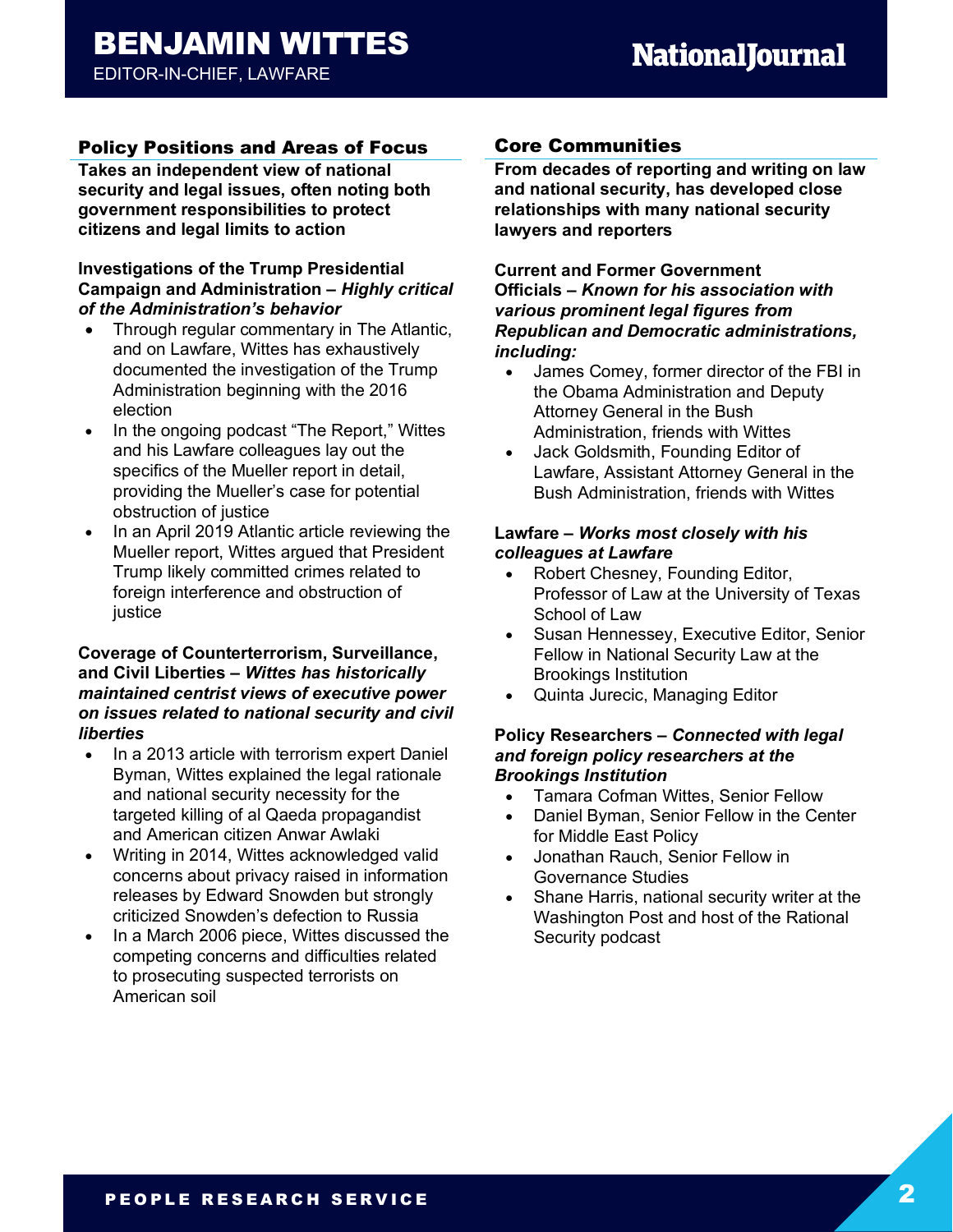# BENJAMIN WITTES

# EDITOR-IN-CHIEF, LAWFARE

# Selected Publications

**Publications focus on intersection of law and national security**

#### **Books –** *Wittes' books usually explore legal components of national security issues including terrorism and surveillance*

- *Unmaking the Presidency: Donald Trump's War on the World's Most Powerful Office*  (2020)
- *The Future of Violence: Robots and Germs, Hackers and Drones—Confronting A New Age of Threat* (2015)
- *Speaking the Law: The Obama Administration's Speeches on National Security Law* (2013)
- *Detention and Denial: The Case for Candor after Guantánamo* (2010)
- *Law and the Long War: The Future of Justice in the Age of Terror* (2008)
- *Confirmation Wars: Preserving Independent Courts in Angry Times* (2006)
- *Starr: A Reassessment* (2002)

## **Articles –** *Tends to feature more topical subjects such as investigations into the president or the confirmation of Brett Kavanaugh*

- "Collusion After the Fact," Lawfare, 2019
- "Five Things I Learned From the Mueller Report," The Atlantic, 2019
- "I Know Brett Kavanaugh, but I Wouldn't Confirm Him," The Atlantic, 2018
- "Reforming the NSA: How to Spy After Snowden," Brookings Institution, 2014
- "Tools and Tradeoffs: Confronting U.S. Citizen Terrorist Suspects Abroad," Brookings Institution, 2013

# Financial Donations

#### **Wittes has no publicly listed contributions to any political parties or individuals.**

• His wife, Tamara Cofman Wittes, has a history of contributing to Democratic politicians, including 2018 national security candidates for Congress—Elissa Slotkin, Tom Malinowski, and Andy Kim, and for the 2016 Hillary Clinton presidential campaign

## Media Appearances

**A prolific writer and commentator, uses a wide variety of mediums including blogs, podcasts, TV, and written commentary to communicate his take on national security** 

**Online Commentary –** *In addition to Lawfare, has also published in Slate, The New Republic, The Wilson Quarterly, The Weekly Standard, Policy Review, and First Things*

**TV –** *Regularly appears as a contributor on legal issues for NBC and MSNBC*

## **Podcasts –** *Uses these venues to innovate the delivery of legal and national security analysis to the public*

• Co-hosts the Lawfare Podcast and "The Report," focusing on the Special Counsel report on Russian interference in the 2016 election

# Speaking Engagements and

## Testimony

**Occasionally appears at think tank events, primarily with Brookings, and in front of Congress to discuss law and national security**

- Discussion on the Russia Investigation, Brookings Institution, May 2019
- Discussion on Bill Barr and the Mueller Report, Brookings Institution, March 2019
- Discussion on the Future of FISA, Hoover Institution, June 2017

## **Testimony**

- "Outside Perspectives on the President's AUMF Against the Islamic State of Iraq and the Levant," House Armed Services Committee, February 2015
- "Legislative Changes to the Foreign
- Intelligence Surveillance Act," Senate Select Committee on Intelligence, September 2013